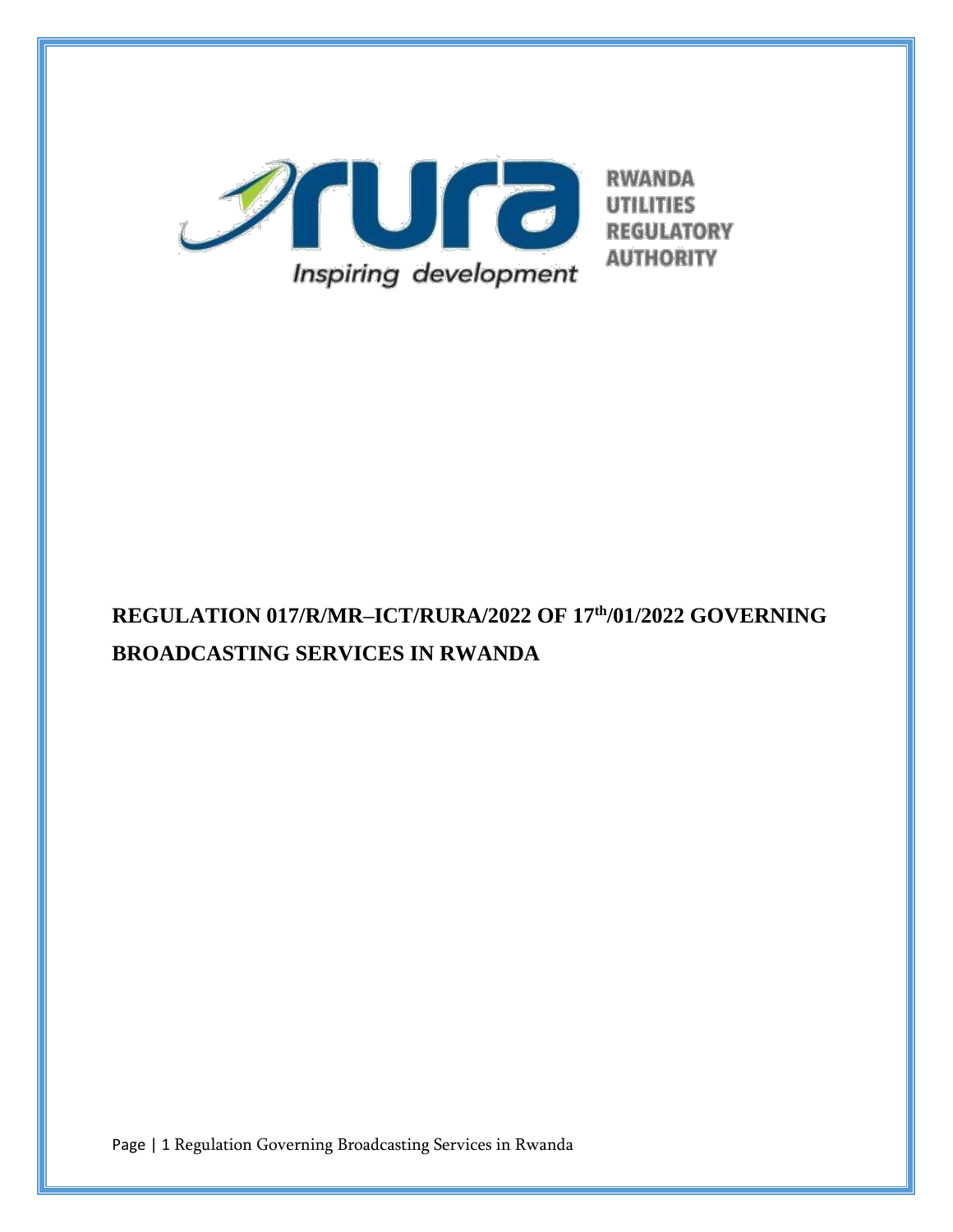## **Preamble**

The Regulatory Board;

Pursuant to Law n° 02/2013 of 08/02/2013 regulating Media;

Pursuant to Law n° 09/2013 of 01/03/2013 establishing Rwanda Utilities Regulatory Authority (RURA) and determining its mission, powers, organization and functioning;

Pursuant to Law N°24/2016 of 18/06/2016 governing Information and Communication Technologies;

Based on the discussions made during the consultative meeting held on 23<sup>rd</sup> December 2020 and on 3rd June 2021 between the Regulatory Authority and different stakeholders in the sector;

Having reviewed the regulation N° 004/R/MR-MCA/RURA/2017 of 30/06/2017 governing broadcasting services in Rwanda;

After consideration and approval in its meeting of 17/01/2022;

**Hereby issue the following regulation**

Page | 2 Regulation Governing Broadcasting Services in Rwanda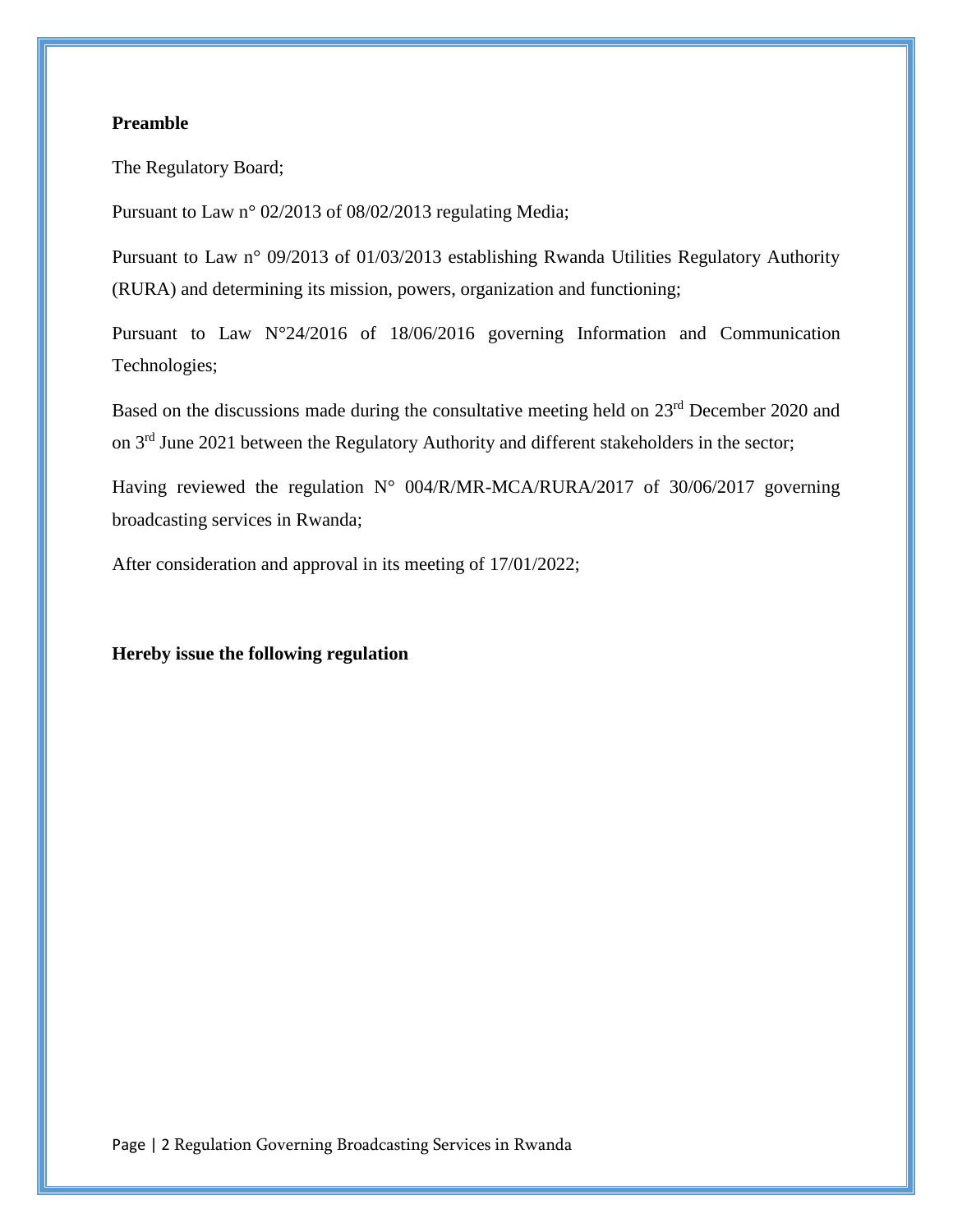# Table of Contents

| <b>Article One:</b> |                                                                            |  |  |  |  |
|---------------------|----------------------------------------------------------------------------|--|--|--|--|
| <b>Article 2:</b>   |                                                                            |  |  |  |  |
| <b>Article 3:</b>   |                                                                            |  |  |  |  |
| <b>Article 4:</b>   |                                                                            |  |  |  |  |
|                     |                                                                            |  |  |  |  |
| <b>Article 5:</b>   |                                                                            |  |  |  |  |
| Article 6:          |                                                                            |  |  |  |  |
| <b>Article 7:</b>   |                                                                            |  |  |  |  |
| <b>Article 8:</b>   | Publication of available frequency spectrum and space for Free-to-Air TV 8 |  |  |  |  |
| <b>Article 9:</b>   |                                                                            |  |  |  |  |
| <b>Article 10:</b>  | Information on available frequencies and space for Free-to-Air television  |  |  |  |  |
| <b>Article 11:</b>  |                                                                            |  |  |  |  |
| <b>Article 12:</b>  |                                                                            |  |  |  |  |
| <b>Article 13:</b>  |                                                                            |  |  |  |  |
| <b>Article 14:</b>  |                                                                            |  |  |  |  |
| Article 15:         |                                                                            |  |  |  |  |
| Article 16:         |                                                                            |  |  |  |  |
| <b>Article 17:</b>  |                                                                            |  |  |  |  |
| <b>Article 18:</b>  |                                                                            |  |  |  |  |
| <b>Article 19:</b>  |                                                                            |  |  |  |  |
| <b>Article 20:</b>  |                                                                            |  |  |  |  |
| <b>Article 21:</b>  |                                                                            |  |  |  |  |
| <b>Article 22:</b>  |                                                                            |  |  |  |  |
| <b>Article 22:</b>  |                                                                            |  |  |  |  |
| <b>Article 23:</b>  | Restrictions on broadcasting or re-broadcasting of programmes 14           |  |  |  |  |
| <b>Article 24:</b>  |                                                                            |  |  |  |  |
| <b>Article 25:</b>  |                                                                            |  |  |  |  |
| Article 26:         |                                                                            |  |  |  |  |
| Article 27:         |                                                                            |  |  |  |  |
| <b>Article 28:</b>  |                                                                            |  |  |  |  |
| <b>Article 29:</b>  |                                                                            |  |  |  |  |

Page | 3 Regulation Governing Broadcasting Services in Rwanda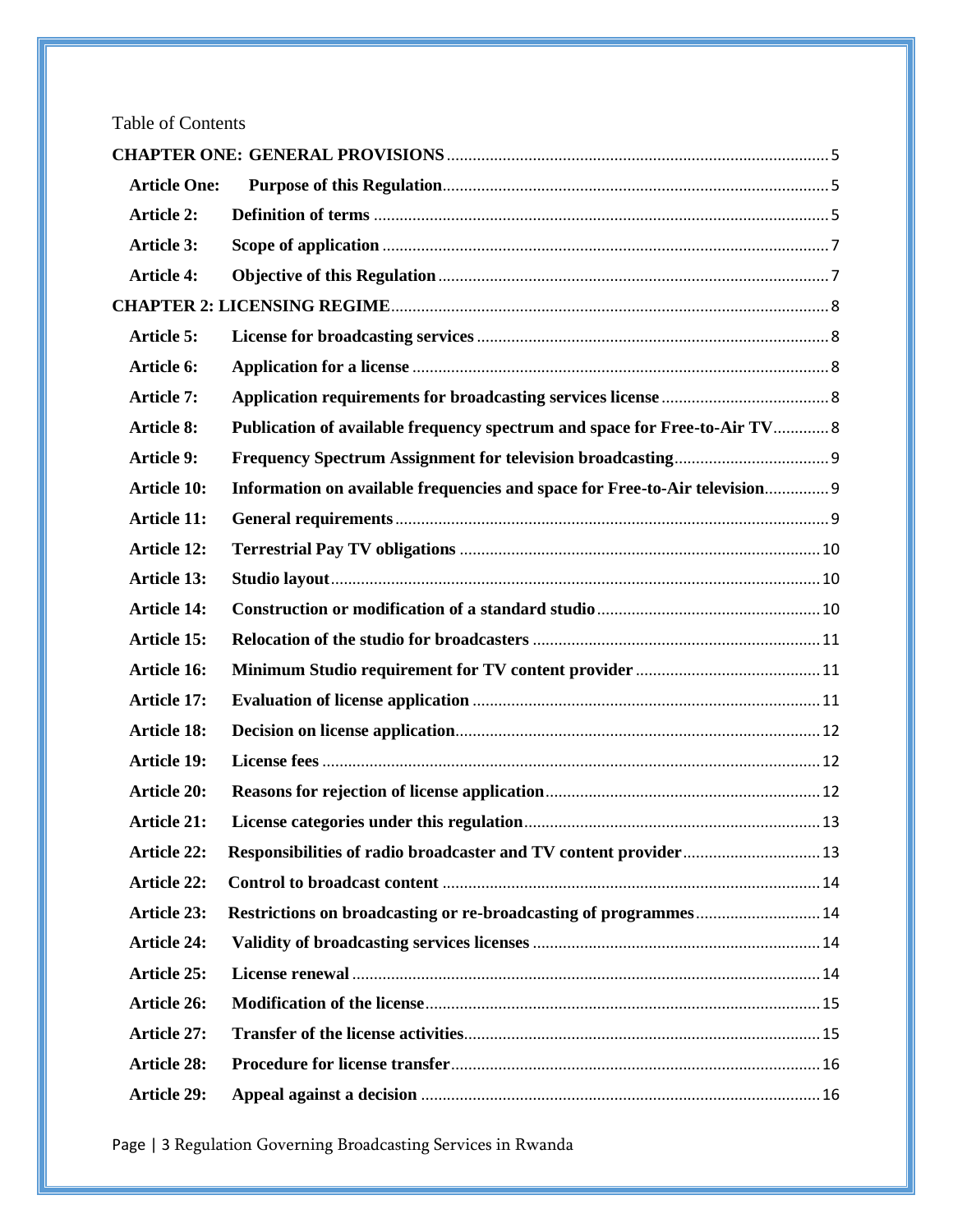| <b>Article 30:</b> |  |  |
|--------------------|--|--|
| <b>Article 31:</b> |  |  |
| Article 32:        |  |  |
| Article 33:        |  |  |
| <b>Article 34:</b> |  |  |
| Article 35:        |  |  |
| <b>Article 36:</b> |  |  |
| Article 37:        |  |  |
| <b>Article 38:</b> |  |  |
| <b>Article 39:</b> |  |  |
| <b>Article 40:</b> |  |  |
| Article 41:        |  |  |
|                    |  |  |
| <b>Article 42:</b> |  |  |
| Article 43:        |  |  |
|                    |  |  |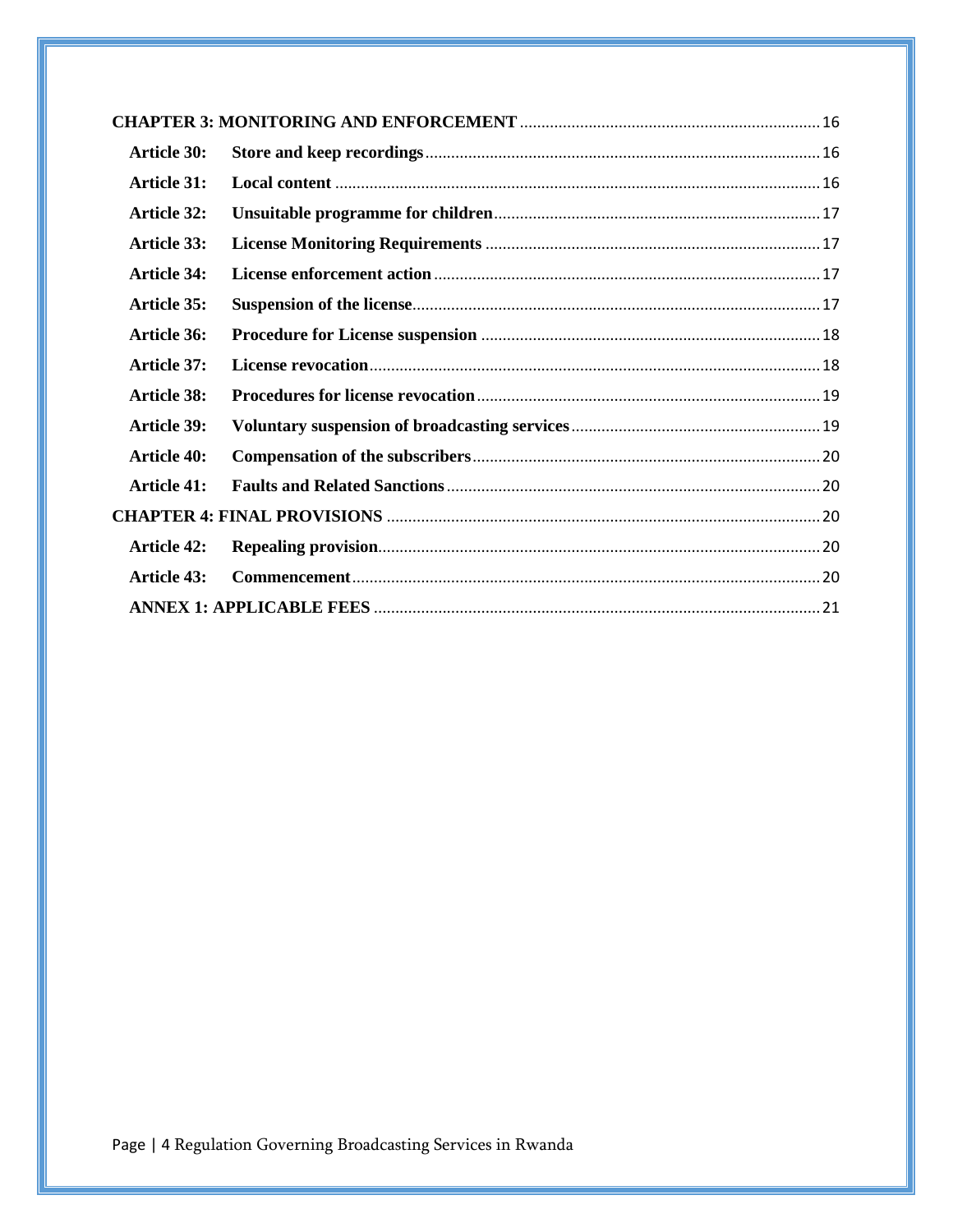## <span id="page-4-0"></span>**CHAPTER ONE: GENERAL PROVISIONS**

## <span id="page-4-1"></span>**Article One: Purpose of this Regulation**

The purpose of this regulation is to establish a regulatory framework for providing broadcasting services in Rwanda.

## <span id="page-4-2"></span>**Article 2: Definition of terms**

For the purpose of this Regulation the following terms mean:

1) **Broadcasting service:** any service which consists of the broadcasting of audio or audio-visual programs to the public, group of the public or subscribers to such service or a class of provided services;

2) **Broadcasting**: the emission or transmission of sound or images received by means of audio or audio-visual receivers adapted for that purpose. The transmission may use the radio frequency, cable, satellite or the combination of these;

3) **Community Radio**: a non-profit broadcasting radio station which is for, by and about a particular community, whose ownership and management is representative of that community, which pursues a defined social economic development agenda;

4) **Commercial Television:** a private or public television licensed by the Regulatory Authority to provide content upon the payment of subscription;

5) **Free-to-air television:** a television broadcasting services watched in unencrypted form without direct charge for reception by the recipient;

6) **Licensee:** any person to whom a broadcasting or re-broadcasting authorization has been issued by the Regulatory Authority to provide broadcasting services in Rwanda;

7) **Local content**: means an FM radio and Free-to-Air television content program having one of the following requirements:

- At least fifty percent of actors or artistes of the produced content are Rwandans;
- The place of shooting, in case of audiovisual content or area of performance was in Rwanda;
- The produced content is in Kinyarwanda.

Page | 5 Regulation Governing Broadcasting Services in Rwanda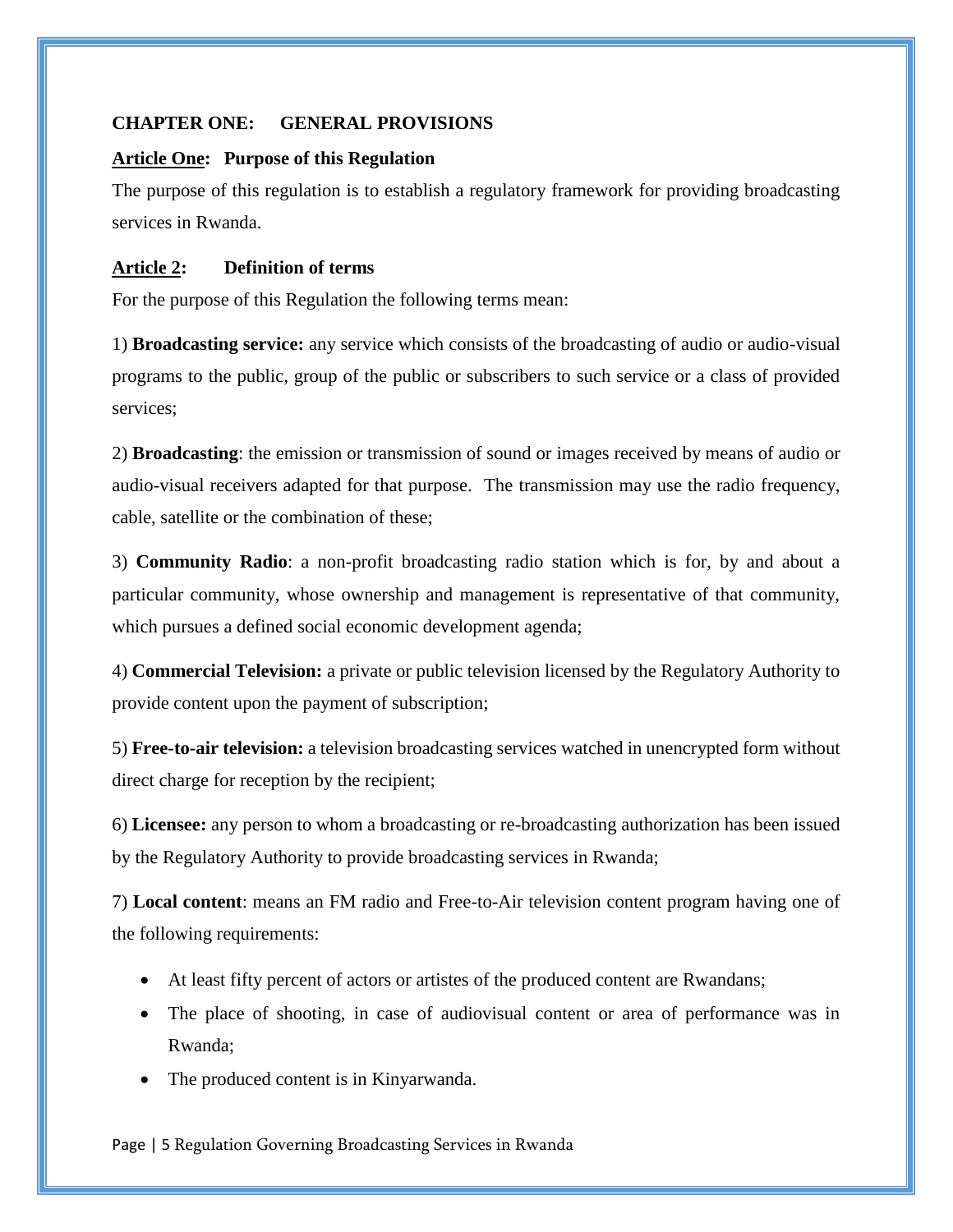The produced content deals with issues that are unique and relevant to social, culture, economic and education context of Rwanda.

8) **Multi-channel distributor**: means a service provider who makes available for purchase, by subscribers or customers, multiple channels of audio and audio-video programming;

9) **National Free-to-Air Television**: a private television hosted by a licensed Signal Distributor whose intended coverage/ audience is the national territory with minimum coverage of 5 transmitters;

10) **National Radio:** a public or private broadcasting Radio station whose intended coverage/ audience is the national territory with a minimum of four (4) transmitters and several gap fillers;

11) **Public Radio:** radio broadcasting services offered by a public broadcaster for public interest in having access to information. The public radio should cover the whole country;

12) **Public Television:** A television content offered by public broadcaster for the interest of the public in having access to information. The public television should cover the whole country;

13**) Regional Radio**: a public or private radio station whose intended audience is more than just a local community but with no more than 3 transmitters;

14) **Regional Free-to-Air Television**: a public or private Free-to-Air television hosted by a licensed Signal Distributor whose intended audience is more than just a local community with coverage not exceeding 3 transmitters;

15) **Regulatory Authority**: Rwanda Utilities Regulatory Authority;

16) **Signal Distribution Services:** making available broadcasting network facilities including the operation of TV content distribution to the customer premise;

17) **Subscription television or Pay TV:** a television broadcasting service provided to a subscriber upon a payment of fee (subscription fee);

18) **Television Content provider**: any person who is licensed by the Regulatory Authority to establish and provide a television channel or a number of television channels either free of charge or upon the payment of subscription;

Page | 6 Regulation Governing Broadcasting Services in Rwanda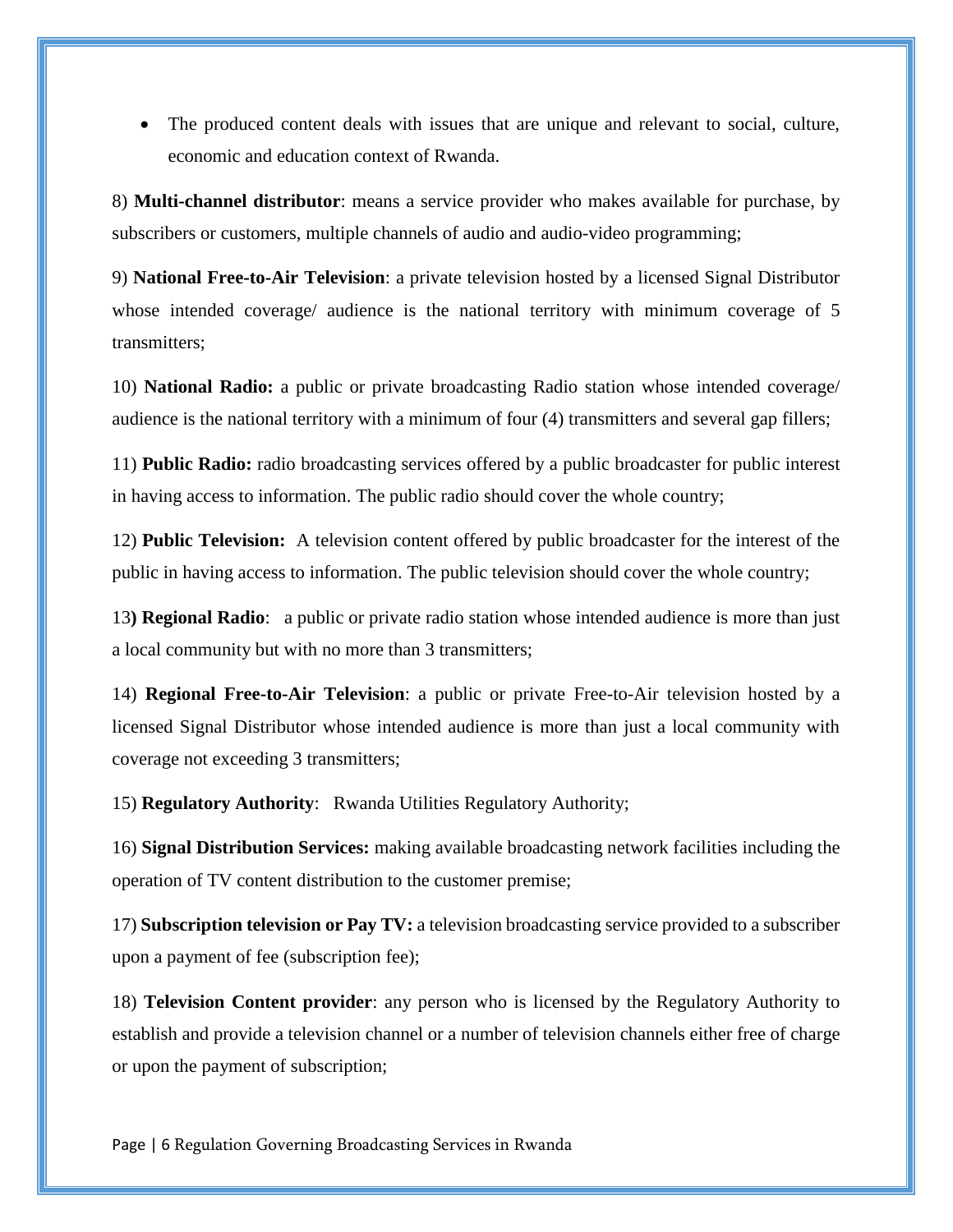19) **Television:** the conveyance of visual information, together with one or more channels of associated audio or suitably encoded textual information, or both;

20) **Terrestrial broadcasting:** radio or television broadcasting station in which the signal is transmitted by radio waves from the terrestrial (Earth based) transmitter to a radio or television receiver having an appropriate antenna;

21) **Terrestrial Pay television:** a television broadcasting service licensed by the Regulatory Authority to establish and provide television channels through the signal which is transmitted by radio waves from a terrestrial network transmitter upon a payment of fee (subscription fee);

22) **Watershed period:** the time before 23:00 hrs and after 05:00 hrs that is observed by licensees not to broadcast material unsuitable for children. It is also prohibited to air any material of obscenity and pornographic nature.

#### <span id="page-6-0"></span>**Article 3: Scope of application**

This regulation applies to any person carrying out or intending to carry out any activity in relation to terrestrial broadcasting services except signal distribution services.

#### <span id="page-6-1"></span>**Article 4: Objective of this Regulation**

The objective of this Regulation is to outline assessment procedures for provision of broadcasting services which include television and radio services.

The specific objectives of this Regulation are the following:

- a. to ensure the widest possible diversity of programming and optimal utilization of the spectrum resources;
- b. to promote development of broadcasting as an engine of economic development; and
- c. to encourage investment and to promote stability of the broadcasting industry as well as a fair and competitive environment;
- d. to set up licensing procedures and regulatory framework of broadcasting service providers and terrestrial pay television services.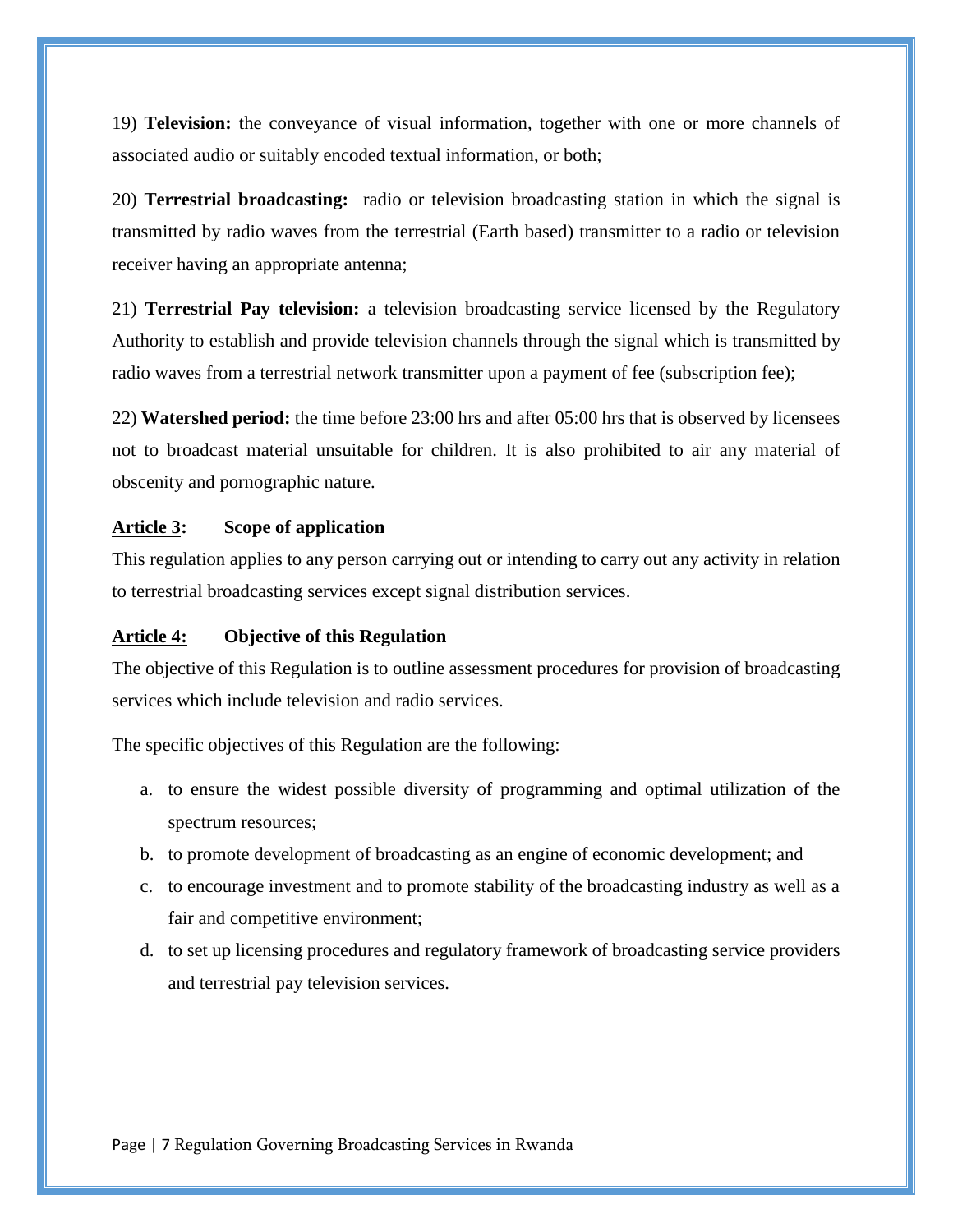## <span id="page-7-0"></span>**CHAPTER 2: LICENSING REGIME**

## <span id="page-7-1"></span>**Article 5: License for broadcasting services**

Any person who needs to perform broadcasting services in Rwanda shall apply for a license to the Regulatory Authority.

## <span id="page-7-2"></span>**Article 6: Application for a license**

The Regulatory Authority when assessing the application considers if the applicant is able to:

a. contribute to media diversity in terms of ownership and content;

b. provide news and information programs of benefit to the public;

c. promote Rwandan creative arts and culture;

d. promote the economic empowerment of Rwanda citizens in terms of ownership and employment;

e. contribute to the significant investment in national economic development;

f. contribute to job creation and human resource development on a sustainable basis;

g. have the necessary experience and expertise to implement the project;

h. have secured adequate funding to establish and maintain the proposed broadcasting service.

## <span id="page-7-3"></span>**Article 7: Application requirements for broadcasting services license**

The applicant of terrestrial broadcasting services license shall fulfill all requirements prescribed in this regulation.

For broadcasting services requiring frequency spectrum resources as well as Free-to-Air TV space, the applicants shall first fulfill the requirements published during the advertisement of the available frequencies or Free-to-Air TV space. However, commercial and terrestrial pay televisions shall be licensed on first come first served in accordance with the requirements provided by this regulation.

## <span id="page-7-4"></span>**Article 8: Publication of available frequency spectrum and space for Free-to-Air TV**

The Regulatory Authority publishes available frequencies and space for Free-to-Air television channels, in at least two (2) newspapers circulated in Rwanda, on public radio and on the Regulatory Authority' website informing interested applicants to apply for available resources.

The space for Free-to-Air television channels and the list of available frequencies are published three (3) months prior to the submission of the proposals of bidding.

Page | 8 Regulation Governing Broadcasting Services in Rwanda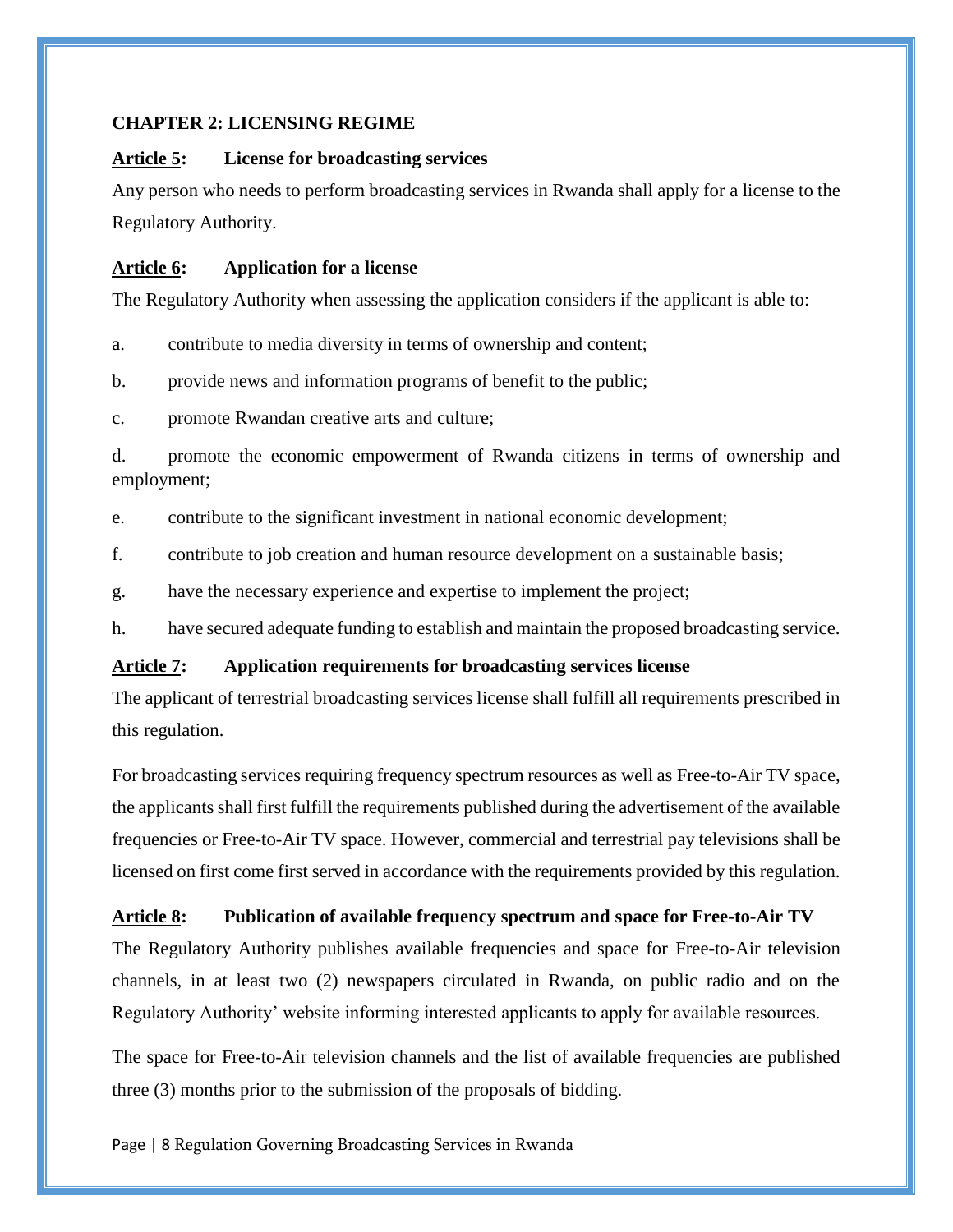## <span id="page-8-0"></span>**Article 9: Frequency Spectrum Assignment for television broadcasting**

The frequency spectrum is assigned to the signal distributor having a network who shall then carry television channels of the content providers subject to compliance with the requirements in place.

The Regulatory Authority reserves the right to change the spectrum management rights.

## <span id="page-8-1"></span>**Article 10: Information on available frequencies and space for Free-to-Air television**

The notice publishing available frequencies and space for Free-to-Air television must at least indicate the following information:

- a. type of frequency/channel and site location;
- b. category of the license with regard to approved market structure;
- c. required power level where applicable;
- d. Closing date for receiving applications for that public notice.

## <span id="page-8-2"></span>**Article 11: General requirements**

An applicant for FM radio broadcasting services or for television content provision license must submit to the Regulatory Authority the following documents:

- 1. A well filled application form;
- 2. A copy of an Identity Card or Passport for contact person;
- 3. Detailed CV of Managing Director and Chief Editor;
- 4. Criminal record certificate of the Managing Director and Chief Editor;
- 5. Detailed five years' business plan with company profile, financial plan and projection and management structure;
- 6. Brief on editorial line and projected weekly program;
- 7. Certificate of domestic registration specifying that broadcasting services are among the businesses to carry out;
- 8. Payment for non-refundable application fee as provided in ANNEX 1;
- 9. Studio Layout and its proposed equipment for content provision;
- 10. Any other information deemed necessary by the Regulatory Authority.

For broadcasting services requiring frequency spectrum, the applicant must first secure the radio communication license.

Page | 9 Regulation Governing Broadcasting Services in Rwanda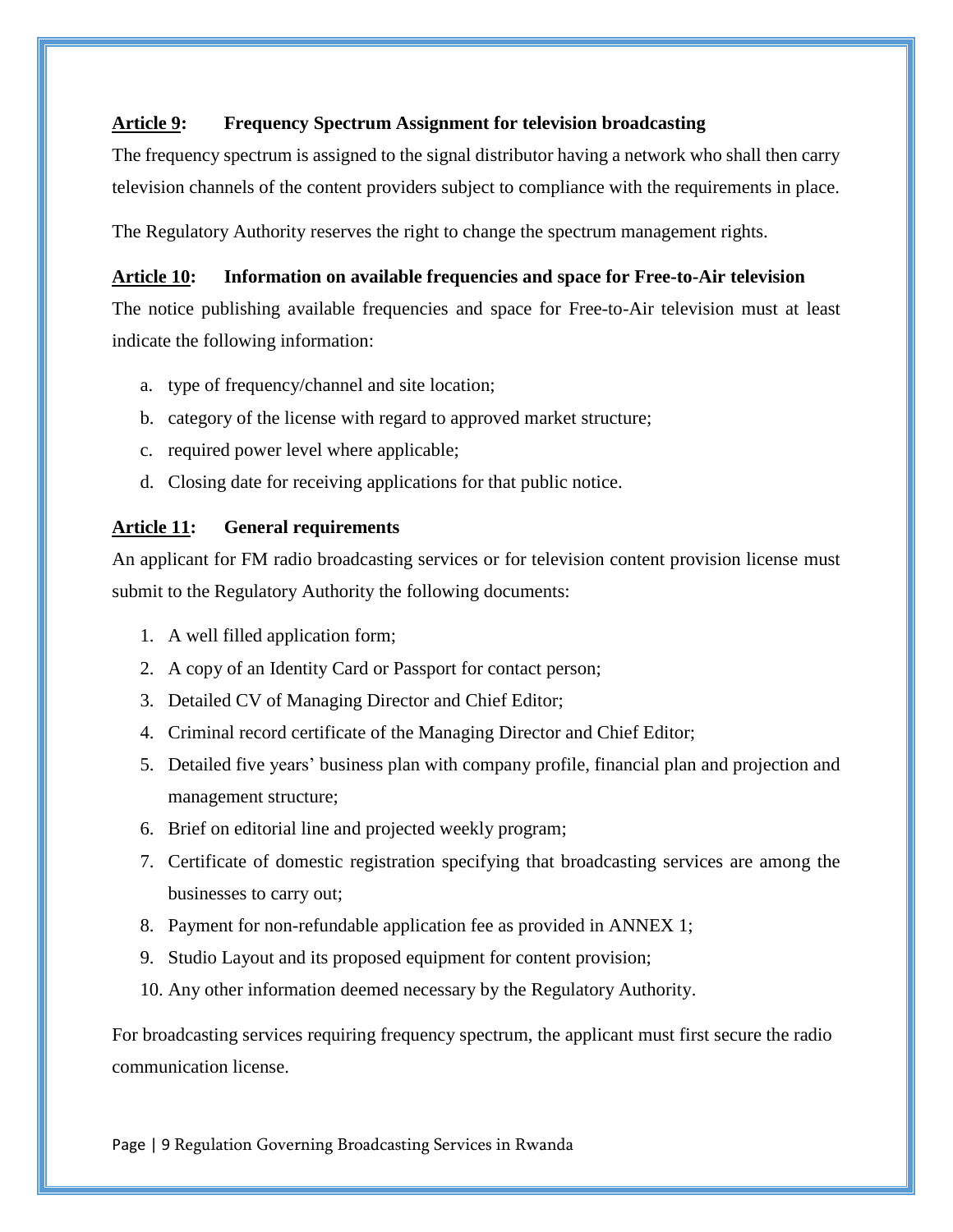International media houses wishing to establish broadcasting services in Rwanda shall submit the approval from the Ministry in charge of foreign affairs and diplomatic cooperation.

In addition to the general requirements, the provider for Terrestrial Pay TV shall provide:

- 1. List of channels contained in his/ her bouquets;
- 2. A signed agreement between multi-channel distributor and Pay television provider;
- 3. Performance bank guarantee of US \$ 200,000; (to be submitted upon license approval notification).

## <span id="page-9-0"></span>**Article 12: Terrestrial Pay TV obligations**

A licensee of Terrestrial Pay Television service shall ensure that:

- a. the television service, channels are distributed according to the agreement signed between the Licensee and the subscriber;
- b. A support services for subscription television service is provided to the subscribers in accordance with the agreement signed between the Licensee and the subscriber;
- c. the required equipment (antennas, decoders) for receiving signal are always available to the local market;
- d. the signal is in good quality and the access to the terrestrial network is always consistent;
- e. the terrestrial networks are stable and reliable in order to keep good service to the subscribers;

## <span id="page-9-1"></span>**Article 13: Studio layout**

All FM Radio broadcasters and TV content providers must have standard studio which has:

- a. a large space fairly accommodating the service being provided to the viewers and listeners;
- b. adequate ventilation and soundproofing materials in operating room.
- c. A decent working environment to ensure the safety of persons and equipment in the operating room.

## <span id="page-9-2"></span>**Article 14: Construction or modification of a standard studio**

Unless the modification is not affecting the initial construction of the standard studio, any Broadcasting licensee shall apply for a permit to the Regulatory Authority before the construction of a standard studio or making any kind of modification.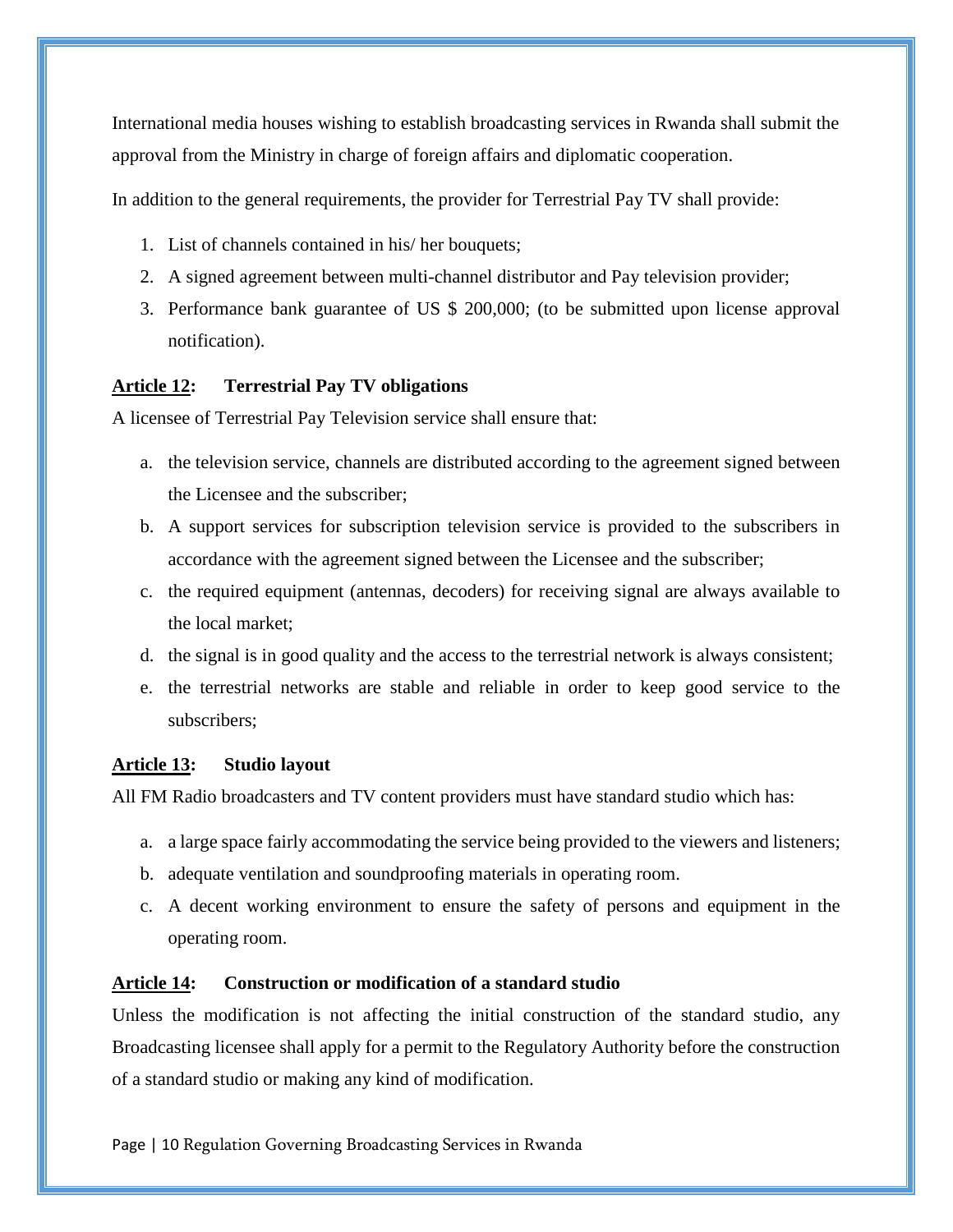The Regulatory Authority has the power to conduct regular inspection to ensure that the constructions are performed in compliance with the plan approved by the Regulatory Authority.

## <span id="page-10-0"></span>**Article 15: Relocation of the studio for broadcasters**

Any broadcasting licensee wishing to relocate from its premises, shall notify the Regulatory Authority in writing at least 30 working days before relocation and the Regulatory Authority conduct an inspection to the new premises for compliance checking and approval.

## <span id="page-10-1"></span>**Article 16: Minimum Studio requirement for TV content provider**

The applicant for TV content provision has to make sure that the studio contains at least necessary equipment and system but not limited to the following:

- 1. Studio camera (HD/SD) at least 3cam should be installed in TV production studio;
- 2. Camera tripod with dolly kit;
- 3. Video Monitor system for studio control and production;
- 4. Intercom system kit;
- 5. Audio console;
- 6. Lavalier microphone kit (set of Transmitter and receiver at least 4);
- 7. Handheld microphone kit (set of Transmitter and receiver at least 4);
- 8. Control studio audio speaker;
- 9. Production Studio audio speaker;
- 10. Playout Automation system;
- 11. Video and audio editing system;
- 12. Appropriate lighting in the TV live studio;
- 13. Video or audio Transmission facility.

## <span id="page-10-2"></span>**Article 17: Evaluation of license application**

The Regulatory Authority conducts a preliminary evaluation of the license application to determine whether the application form was properly completed and appropriate enclosures were provided as required.

After the preliminary evaluation, the Regulatory Authority conducts technical and financial evaluations of the applicant in order to determine the technical and financial capacity of the applicant to provide broadcasting services.

An incomplete license application shall loose its validity after fifteen (15) working days following the official notification from the Regulatory Authority to the applicant requesting to submit the missing documents.

Page | 11 Regulation Governing Broadcasting Services in Rwanda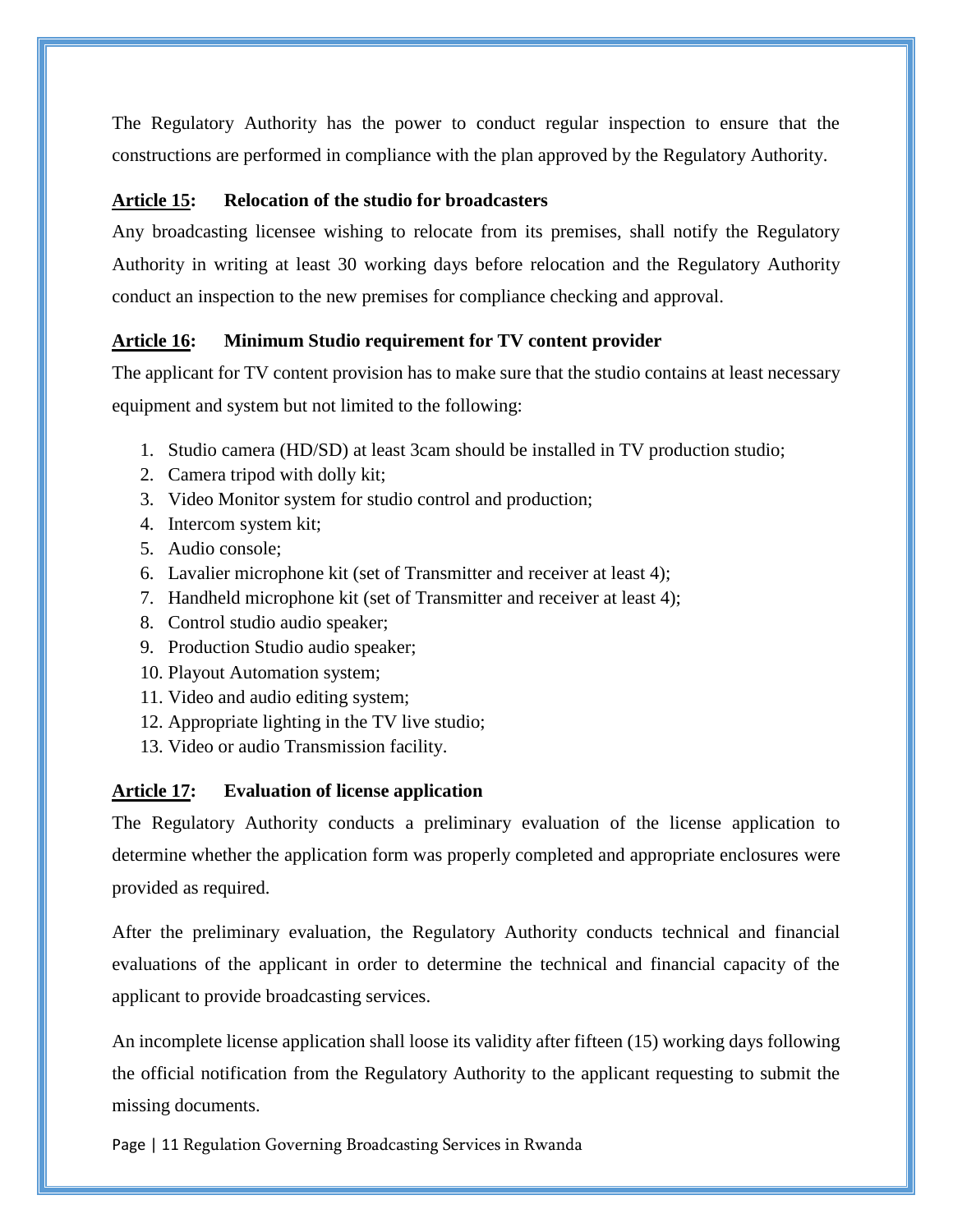## <span id="page-11-0"></span>**Article 18: Decision on license application**

The Regulatory Authority declares its decision not later than ninety (90) working days from the receipt of a complete application or 90 working days from the last day of bidding application. After the evaluation process of the License application, the Regulatory Authority shall either grant the license or reject the license application.

In the event that the Regulatory Authority decides to grant a License, it proceeds with issuance upon the payment of the License fee. If the applicant fails to collect the granted license within 90 working days, the license is cancelled.

#### <span id="page-11-1"></span>**Article 19: License fees**

The license fees are prescribed according to the category of the license. The Regulatory Authority reserves the right to modify the license fee when deemed necessary. The license fees are not refundable in case of suspension or revocation of the license for failure to fulfill any license obligation.

The license fees are prescribed in the annex 1 of this regulation.

The Pay TV providers pays annual regulatory fee and universal access fee in accordance with the provisions of legal instruments governing the matters.

#### <span id="page-11-2"></span>**Article 20: Reasons for rejection of license application**

The Regulatory Authority rejects a license application when it is found that:

- 1. requirements are not met and additional information requested were not submitted within the deadline set in this regulation,
- 2. the applicant failed to demonstrate the viable technical or financial capacity to carry out the licensed activities;
- 3. the applicant or one of the shareholders, the Managing Director or the Chief Editor has history of bad criminal record, license violations in any regulated sector, or fraudulent acts within Rwanda or other countries;
- 4. One of the shareholders of the applicant or the management, whose previous license issued by the Regulatory Authority has been revoked;

Page | 12 Regulation Governing Broadcasting Services in Rwanda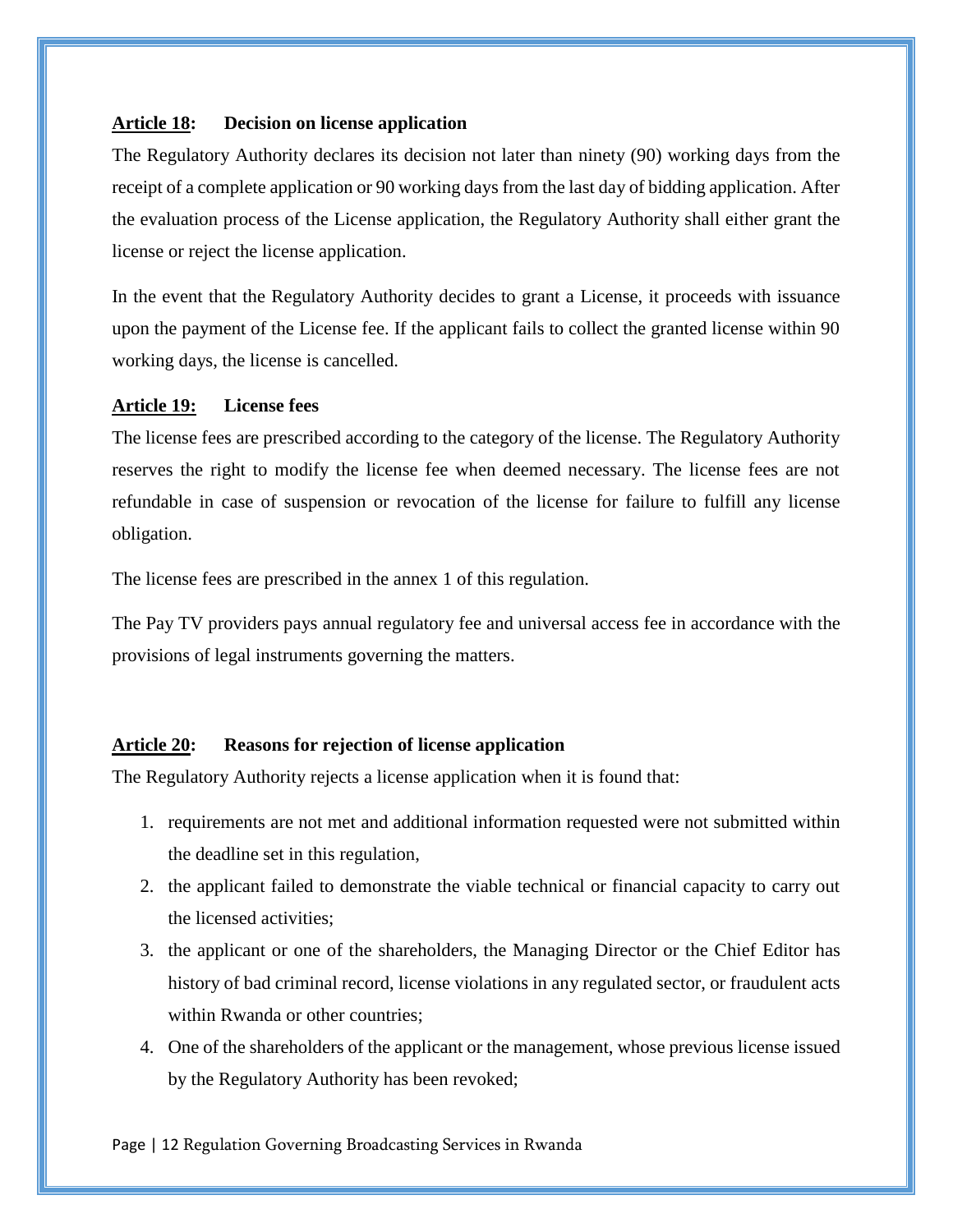5. Any other reason that the Regulatory Authority may find necessary.

#### <span id="page-12-0"></span>**Article 21: License categories under this regulation**

Under this regulation, the license categories are either for FM radio broadcasting services, television content providers and terrestrial Pay Television.

FM radio broadcasting service license are categorized into the following main types:

- a. Public Radio Broadcasting License;
- b. National Private Radiobroadcasting license;
- c. Regional Private Radiobroadcasting license;
- d. Community Private Radiobroadcasting license.

Regarding television content provider license, there are categorized into the following main types:

- a. Regional Free-to-Air channel license;
- b. National Free-to-Air television channel license;
- c. Public Television Broadcasting license;
- d. National Commercial television channel license;
- e. Terrestrial Pay Television license.

#### <span id="page-12-1"></span>**Article 22: Responsibilities of radio broadcaster and TV content provider**

Any licensee for broadcasting and television content provision on terrestrial network must have the following responsibilities:

1) to respect geographical coverage as determined by the transmitter's power indicated in radio communication license;

2) to ensure that its equipment is compliant with national and international standards;

3) to facilitate the staff from the Regulatory Authority to access its premises for inspection;

4) to ensure that broadcasting services or television programs are provided in respect of the following:

- a. upholds national interest, national security and public morality;
- b. reflects Rwandan national culture and values;
- c. observes well edited programs and decency;

Page | 13 Regulation Governing Broadcasting Services in Rwanda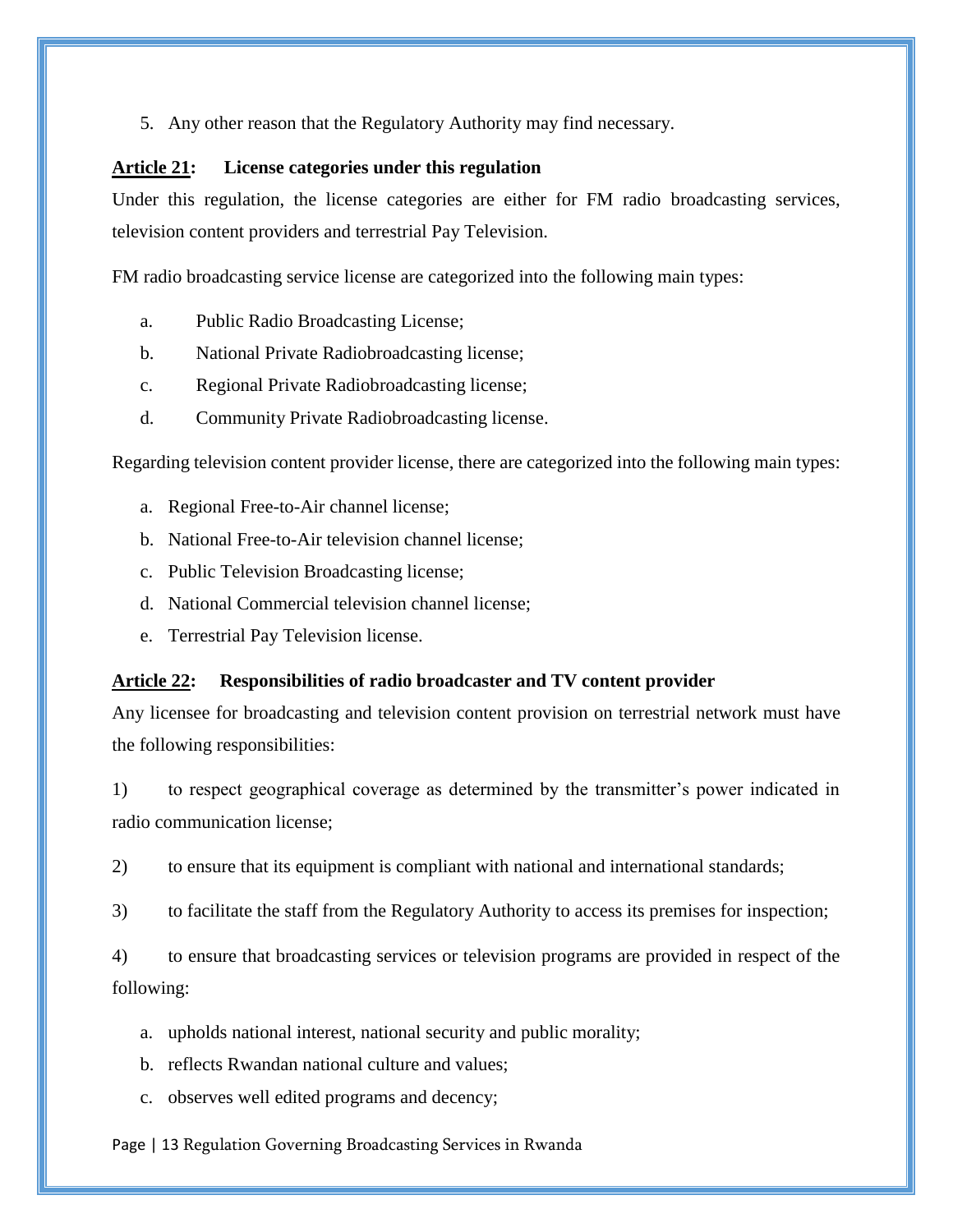- d. avoids intrusive conduct into private lives;
- e. protects children from negative behaviors.

5) to operate in respect with laws, regulations into force as well as terms and conditions of the license.

#### <span id="page-13-0"></span>**Article 22: Control to broadcast content**

A licensee to provide terrestrial Pay TV services must provide means that parent or guardians may use to control access to broadcast content that is accessible and that they may consider inappropriate.

#### <span id="page-13-1"></span>**Article 23: Restrictions on broadcasting or re-broadcasting of programmes**

A licensee shall not broadcast or re-broadcast-

- a. any material or programme of which he or she is not the copyright owner; or
- b. any broadcasting signal received by him or her for the purpose of re-broadcasting, unless he or she has, prior to the broadcast or re-broadcast, obtained a written permission of the copyright owner of the material, programme, or re-broadcasting signal, as the case may be, to do so.

## <span id="page-13-2"></span>**Article 24: Validity of broadcasting services licenses**

The validity period of broadcasting services license is five (5) years renewable.

## <span id="page-13-3"></span>**Article 25: License renewal**

The licensee may apply to the Regulatory Authority for license renewal at least ninety (90) days prior to the expiration of the current license. The license renewal proceeding is subject to the same procedures and approval criteria as an initial license application;

Where an existing licensee did not satisfy the terms and conditions during the license term, the license cannot be renewed.

The Regulatory Authority makes a decision at least forty-five days (45) days prior to the expiration of the current license and issues the license at least thirty days (30) days prior to the license expiration so long as the applicant has filed its renewal application and requested additional information in a timely manner.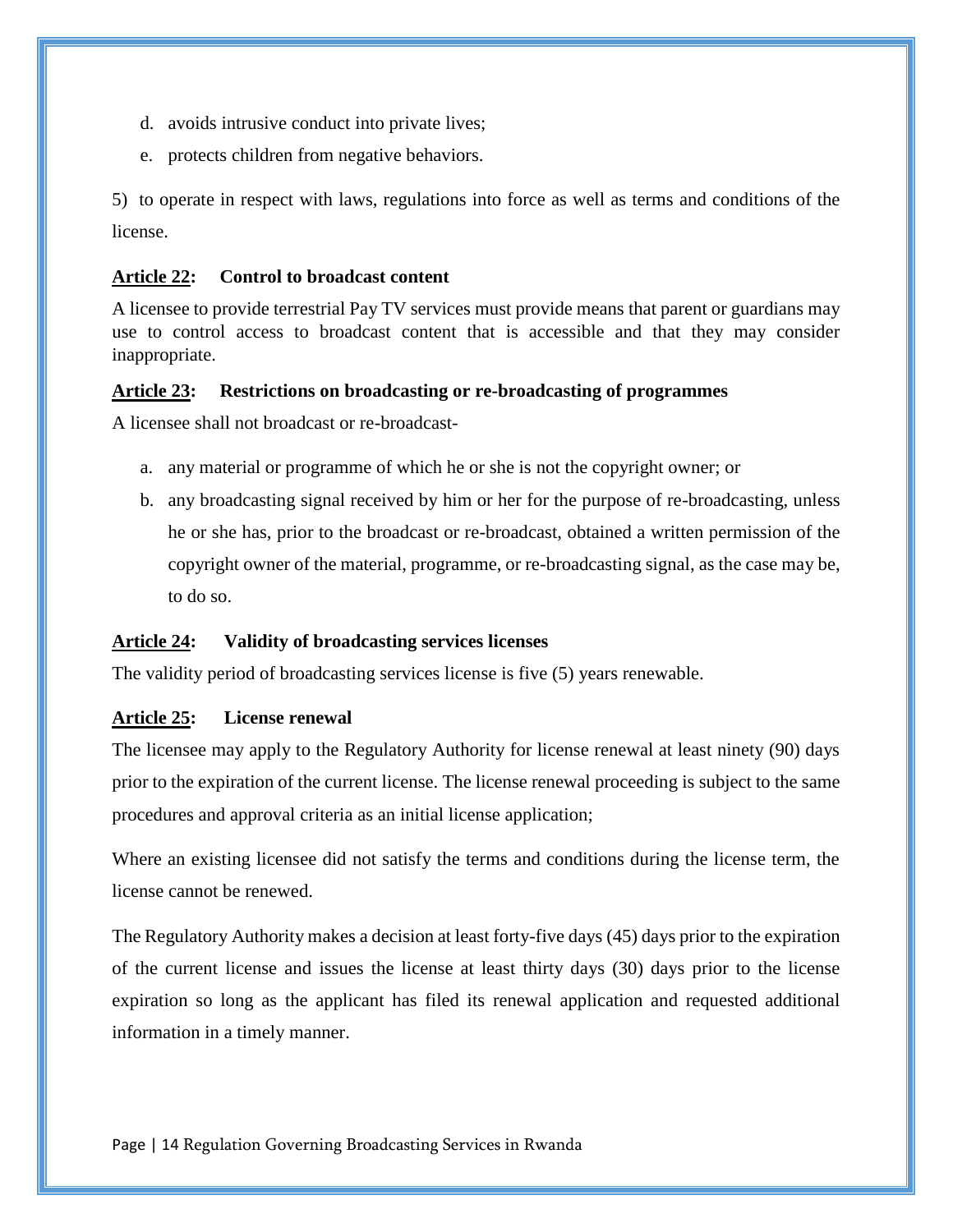## <span id="page-14-0"></span>**Article 26: Modification of the license**

A license modification proceeding may be initiated by the Regulatory Authority or by request of the licensee.

The Regulatory Authority may modify a license before the expiration of its term when it determines that an amendment of the license is needed in order to respond to:

- a. Significant changes in new laws or regulations, or significant court decisions that directly affect the license provisions;
- b. the inability of the license holder to comply with license provisions due to events beyond licensee's control;
- c. When there are changes in the ownership or organization status of the licensee. The latter shall notify the Regulatory Authority.

## <span id="page-14-1"></span>**Article 27: Transfer of the license activities**

The transfers of license activities, including the direct or indirect sale, assignment, conveyance, lease or other transfer of assets or activities or shares is subject to a prior written approval of the Regulatory Authority.

Such approval shall be granted after consideration of the matter and if the proposed transferee meets all the conditions for granting the relevant license.

However, any sale of shares is subject to the following additional requirements:

- a. Updated five (5)-year business plan of the company;
- b. the notified sales contract between the licensed company and the new shareholder;
- c. proof of investment for new level of productivity and efficiency;
- d. Proposed editorial line and weekly program schedules in case of any change;
- e. Any additional requirements that may be required by the Regulatory Authority.

Failure to comply with the established transfer procedure leads to license suspension.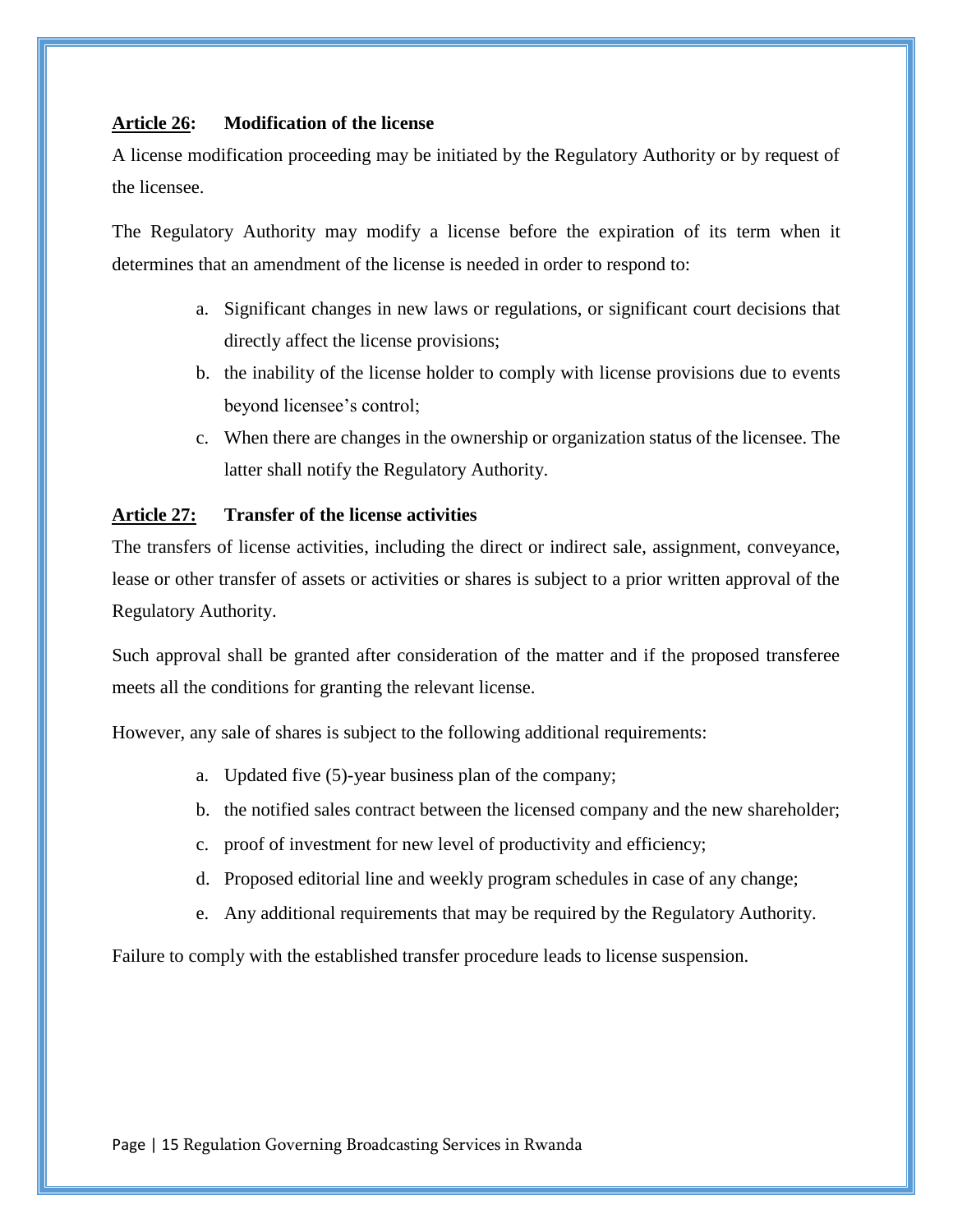#### <span id="page-15-0"></span>**Article 28: Procedure for license transfer**

A license transfer proceeding is initiated by an application from the licensee stating the reasons for such transfer and shall be accompanied by the evidence of payment of all fees and levies required by law by the transferor if any as well as the shareholding structure of the transferee.

Until the Regulatory Authority has issued an approval of the transfer, no licensee may transfer the license activities to another person.

A license transfer proceeding shall be conducted in the same manner as review of a license application.

The duration of the license and the license terms and conditions shall remain the same, unless the license transferee requests a license modification as part of the transfer proceedings.

#### <span id="page-15-1"></span>**Article 29: Appeal against a decision**

Where the applicant is not satisfied with the decision of the Regulatory Authority rejecting the application of the license, he may appeal to the authority who took the decision, if he is not satisfied with Regulatory Authority decision; he/she may appeal before the competent court;

The Regulatory Authority decision shall remain effective pending a final judicial decision on the appeal.

## <span id="page-15-2"></span>**CHAPTER 3: MONITORING AND ENFORCEMENT**

#### <span id="page-15-3"></span>**Article 30: Store and keep recordings**

A licensee shall keep and store sound and video recordings of all programmes broadcast or rebroadcast for a minimum period of three months after the date of transmission of the broadcast or re-broadcast, or for such further period as may be directed by the Regulatory Authority; and the Regulatory Authority may request those recordings for any further examination.

## <span id="page-15-4"></span>**Article 31: Local content**

A minimum of fifty per cent (50%) of the broadcasting time of local FM broadcasting radio and Free-to-Air TV channel must be allocated to local content program.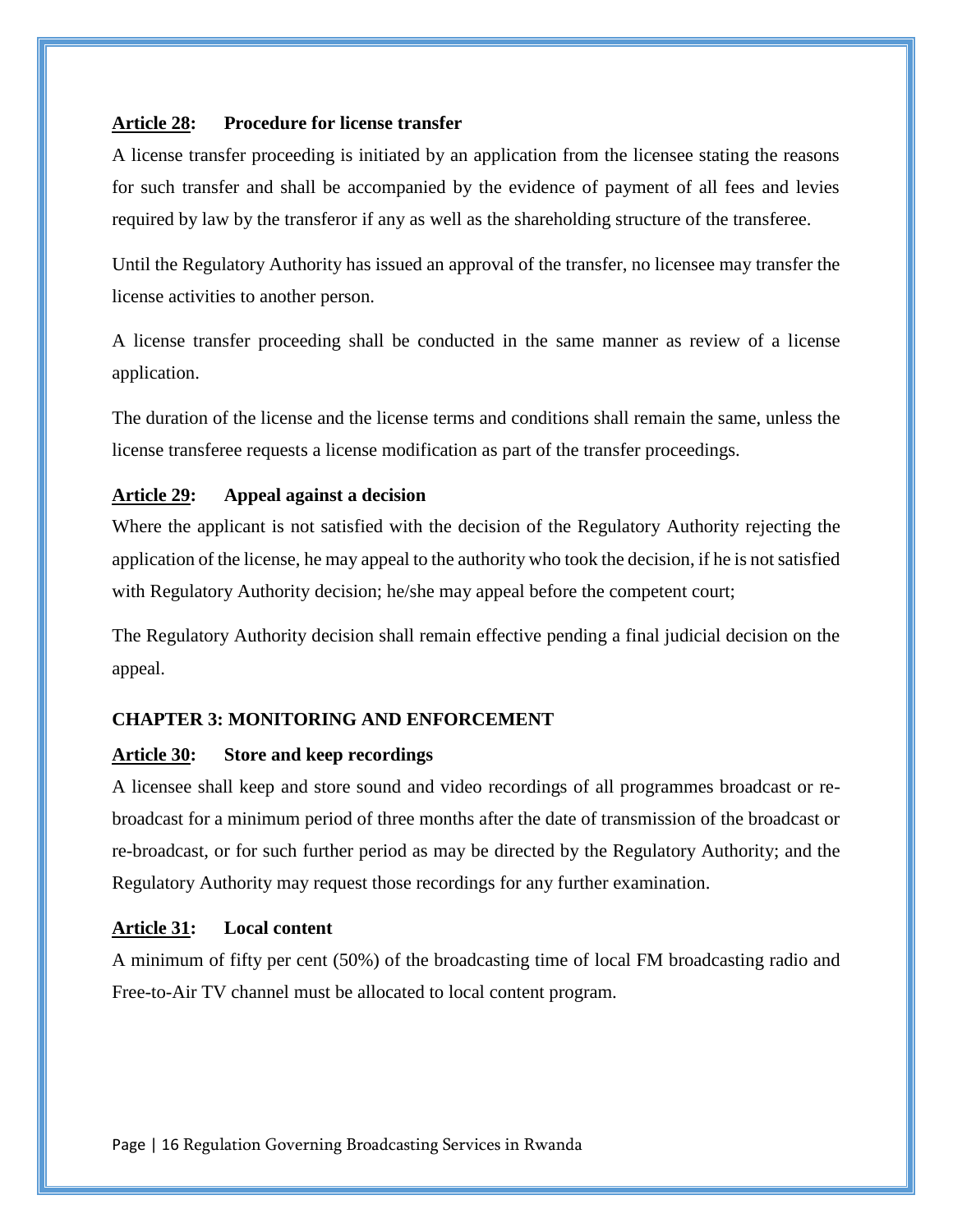## <span id="page-16-0"></span>**Article 32: Unsuitable programme for children**

Without prejudice to the provisions of the criminal code relating to obscene publications, a licensee shall, where a programme to be broadcast or re-broadcast is not suitable to be exhibited to children, advise or warn members of the public accordingly.

Unsuitable programme for children must not be broadcast during the watershed period. Licensed TV content providers are always required to indicate age rating category for any audiovisual recorded material of entertainment nature.

## <span id="page-16-1"></span>**Article 33: License Monitoring Requirements**

The Regulatory Authority monitors the performance of each licensee for full compliance with all terms and conditions of the license;

The Licensee must comply with reporting requirements as per the license obligations and also as it may be determined by the Regulatory Authority from time to time.

The Regulatory Authority may also perform physical inspections of the licensee's facilities and corporate records on licensee's premises. These inspections may be conducted on an announced and unannounced basis.

The inspections and audits may be conducted during normal business hours, except when the Regulatory Authority has a reasonable basis to believe that non-compliant activities are occurring outside of normal business hours.

## <span id="page-16-2"></span>**Article 34: License enforcement action**

If the Regulatory Authority determines that the licensee has failed to comply with any term or condition of the license, the Regulatory Authority may send a written warning to the licensee including a deadline for correction of the alleged license violation.

If the licensee, after receipt of the warning from the Regulatory Authority, does not comply, the Regulatory Authority may open a license enforcement proceeding, which may consist of administrative sanctions, license modification, suspension or revocation.

## <span id="page-16-3"></span>**Article 35: Suspension of the license**

The Regulatory Authority may suspend the license upon determination of the following:

a. failure to comply with license terms and conditions;

Page | 17 Regulation Governing Broadcasting Services in Rwanda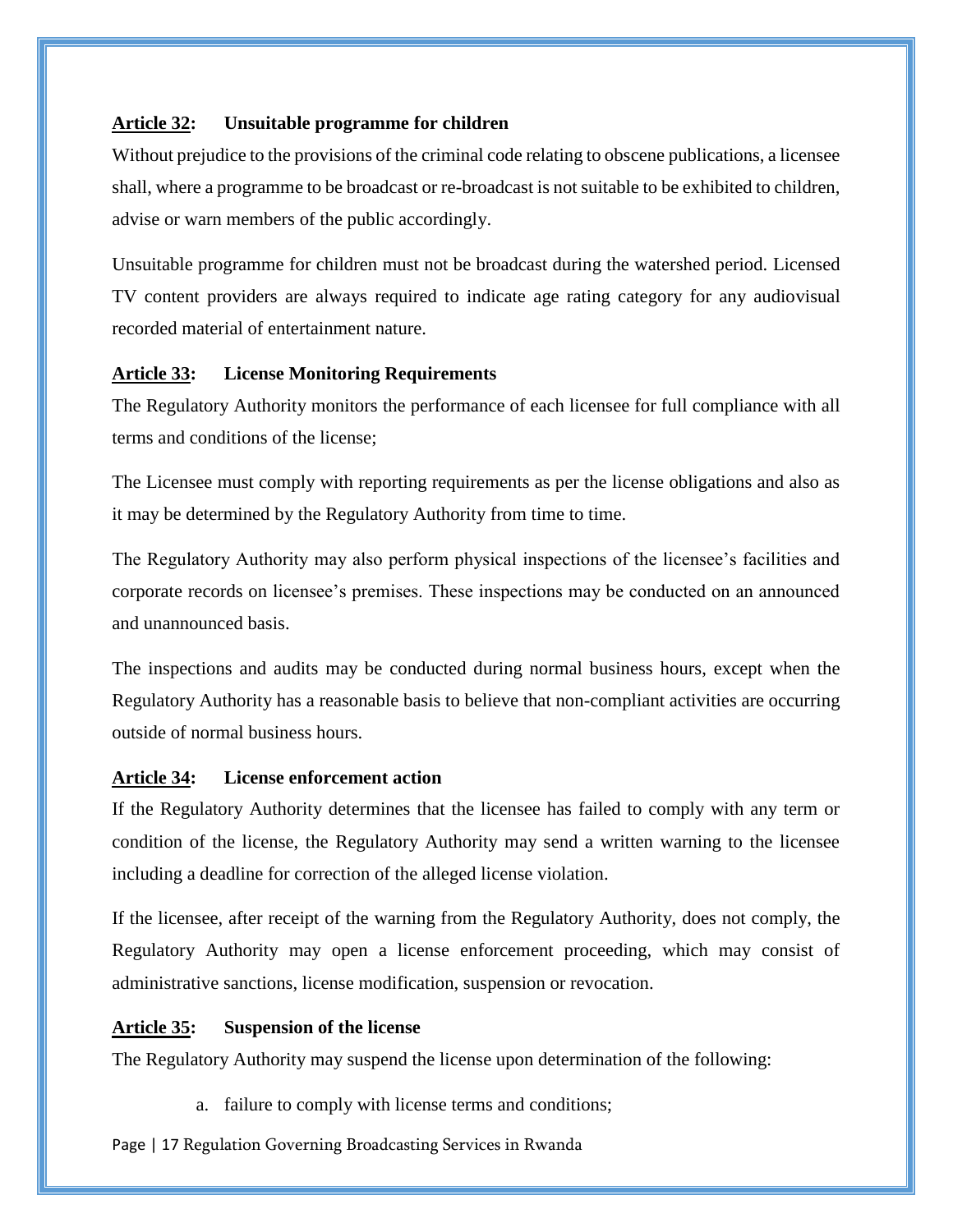- b. failure to cooperate with the Regulatory Authority's inspection and audits;
- c. failure to provide the Regulatory Authority with monitoring and reporting data required;
- d. failure to pay the any due fee and such fee remains unpaid six (6) months after it has become due and the Regulatory Authority has given to the Licensee a notice in writing that such payment is overdue and the Licensee has not paid;
- e. request by the licensee.
- f. failure to comply with an enforcement notice.

#### <span id="page-17-0"></span>**Article 36: Procedure for License suspension**

A license suspension process is conducted in the following manner:

- a. The Regulatory Authority commences a license suspension process by sending a written notice to the licensee describing the reasons for the suspension and advising the licensee to submit its written representations before proceeding to take a final decision;
- b. If the Regulatory Authority considers it necessary, or if the licensee so requests, the Regulatory Authority may also offer the licensee an opportunity to make oral representations;
- c. After the expiry of the period allowed for the representations, the Regulatory Authority considers all of the information, evidence and representations submitted to it and make its decision.
- d. The decision of the Regulatory Authority must be communicated in writing to the licensee.

If during the course of the suspension proceedings, the licensee cures the violation that gave rise to the suspension proceedings, the Regulatory Authority may, in its sole discretion, terminate the license suspension proceedings.

#### <span id="page-17-1"></span>**Article 37: License revocation**

The Regulatory Authority may revoke a license before its expiration when it determines that the revocation is needed in order to respond to:

- a. Violation of this Regulation or any other provision of the relevant regulations and laws;
- b. Licensee failure to comply with license terms and conditions;

Page | 18 Regulation Governing Broadcasting Services in Rwanda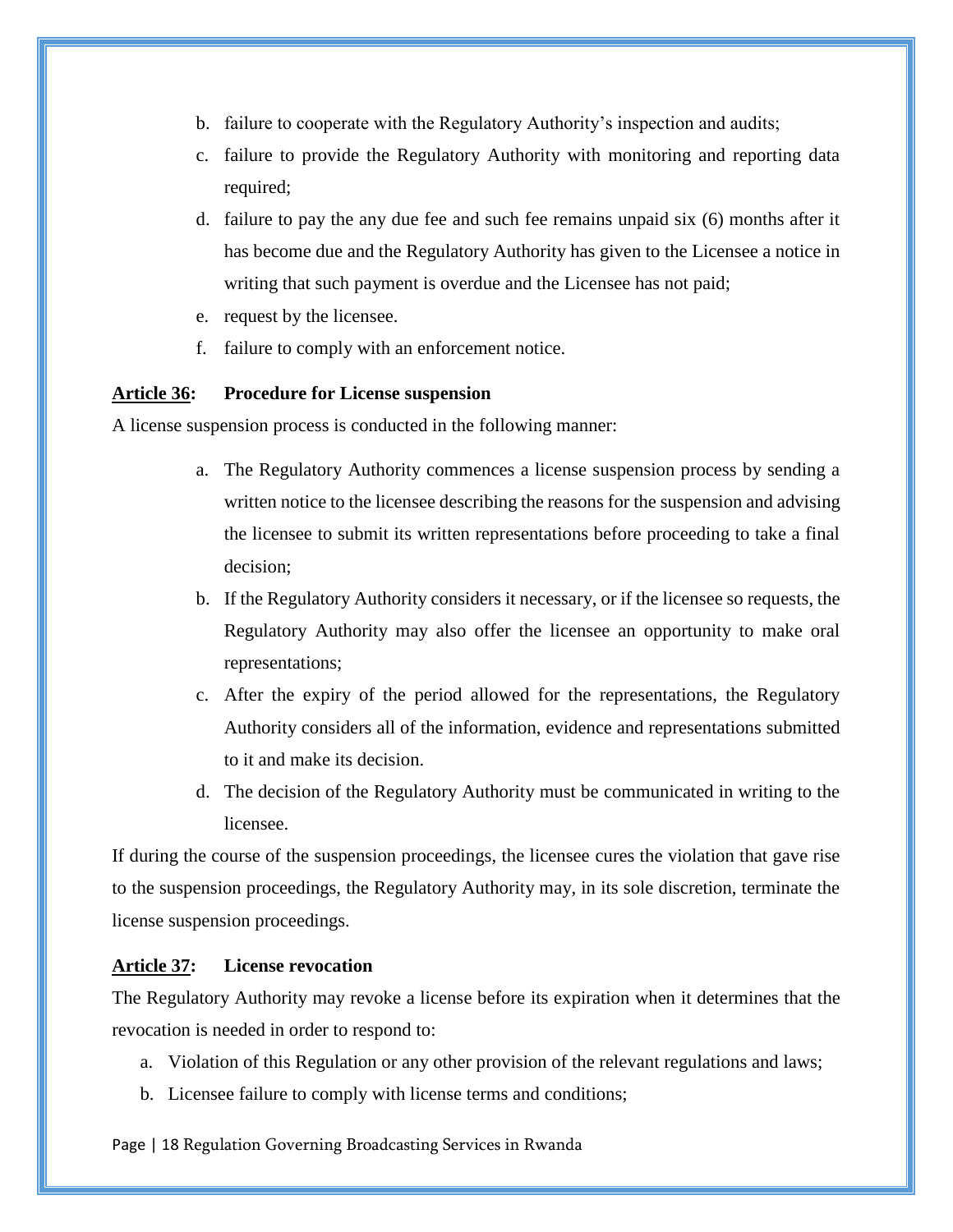- c. Any Broadcasting licensee not transmitting for a continuous period of 90 days;
- d. Any licensed Television content provider whether Free-to-Air or Commercial not hosted in accordance with its license category;
- e. failure of the licensee to provide the Regulatory Authority with monitoring and reporting data required by the license or failure to cooperate with the Regulatory Authority inspection and audits;
- f. licensee submits false or deliberately misleading data or information to the Regulatory Authority during license application or in response to the Regulatory authority request;
- g. Failure to comply with any suspension order;
- h. bankruptcy, financial insolvency or liquidation of licensee;

#### <span id="page-18-0"></span>**Article 38: Procedures for license revocation**

A license revocation proceeding will be conducted in the following manner:

- a. The Regulatory Authority commences a license revocation process by sending a written notice to the licensee describing the reasons for the revocation and advising the licensee to submit its written representations before proceeding to take a final decision;
- b. If the Regulatory Authority considers it necessary, or if the licensee so requests, the Regulatory Authority may also offer the licensee an opportunity to make oral representations;
- c. After the expiry of the period allowed for the representations, the Regulatory Authority will consider all of the information, evidence and representations submitted to it and make its decision. The decision of the Authority is final and binding;

d. The decision of the Regulatory Authority must be communicated in writing to the licensee. If during the course of the revocation proceedings, the licensee cures the violation that gave rise to the revocation proceedings, the Regulatory Authority may, in its sole discretion, terminate the license revocation proceeding.

#### <span id="page-18-1"></span>**Article 39: Voluntary suspension of broadcasting services**

Any shut down or to a temporary suspension of the broadcasting services for FM and TV content providers shall be communicated in writing to the Regulatory Authority within 24 hours.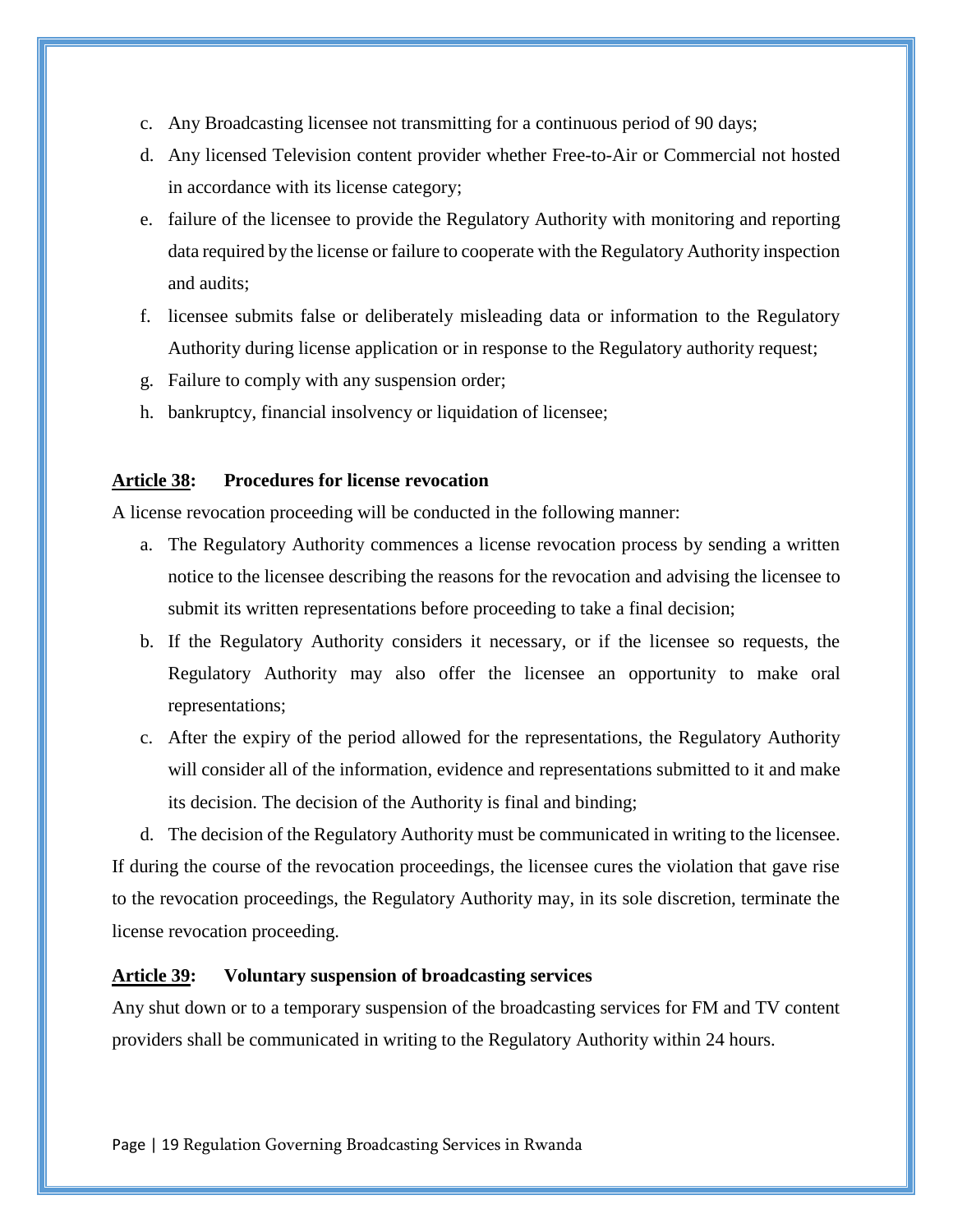If the suspension persists and is not solved within the period of 90 days, the Regulatory Authority shall proceed with license enforcement action.

However, terrestrial pay television shall inform the Regulatory Authority about the temporary suspension of services within 12 hours. If the suspension is not addressed within twenty-four (24) hours, the Regulatory Authority shall proceed with license enforcement action.

#### <span id="page-19-0"></span>**Article 40: Compensation of the subscribers**

Any terrestrial Pay TV provider who does not address the matter within fourth eight (48) hours, shall compensate the affected subscribers for the unconsumed services during the shutdown period.

The Regulatory Authority shall establish guidelines with regards to procedure of lodging and consideration of complaints.

#### <span id="page-19-1"></span>**Article 41: Faults and Related Sanctions**

Any person who contravenes the provisions of this regulation is liable to an administrative sanctions provided for in the Law  $N^{\circ}$  24/2016 of 18/06/2016 governing Information and Communication Technologies.

#### <span id="page-19-2"></span>**CHAPTER 4: FINAL PROVISIONS**

#### <span id="page-19-3"></span>**Article 42: Repealing provision**

All prior provisions contrary to this regulation are hereby repealed, especially the regulation  $N^{\circ}$ 004/R/MR-MCA/RURA/2017 of 30/06/2017 governing broadcasting services in Rwanda

#### <span id="page-19-4"></span>**Article 43: Commencement**

This regulation shall come into force on the date of its signature by the Chairperson of the Regulatory Board.

17/01/2022

**(sé)**

**Dr. Ignace GATARE Chairperson of the Regulatory Board**

Page | 20 Regulation Governing Broadcasting Services in Rwanda